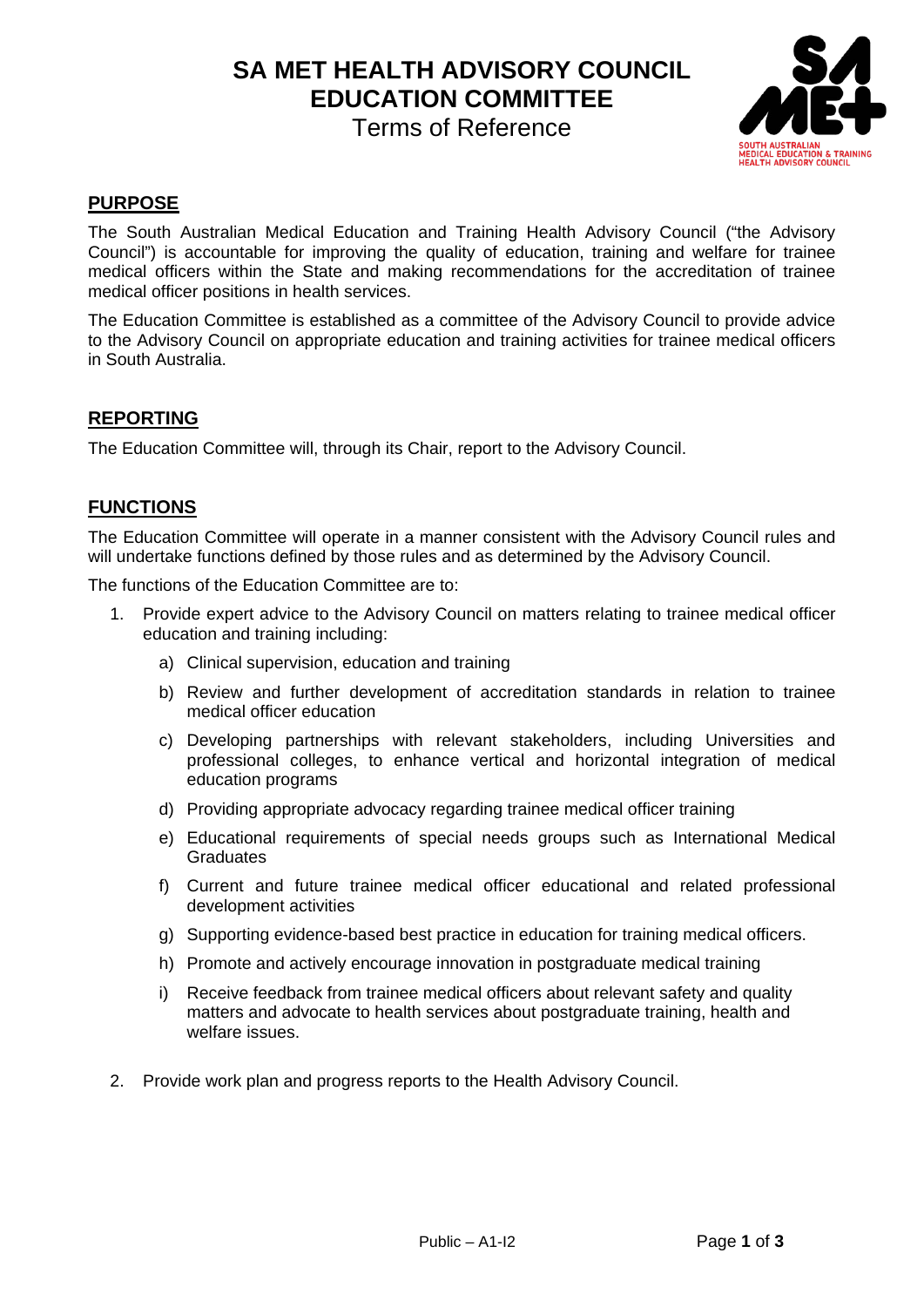# **MEMBERSHIP**

Members will be appointed for a 3 year term by the Advisory Council. Members can be reappointed for a consecutive term.

The membership of the Education Committee will be as follows:

- Chair of the Education Committee will be a member of the Advisory Council
- Deputy Chair (will occupied one of the following positions)
- DCT representative (2 metro and rural positions)
- MEO representative (1 position)
- Dean of SA University School of Medicine or representative (1 position)
- Junior Medical Officers (2 metro and rural positions)
- Education and training expert (1 position)
- SA MET Unit nominee (1 positions)
- LHN representative (2 positions)
- SA Health Library representative (1 position)
- Rural representative (1 position)

A membership vacancy may occur when:

- A member's term of office expires;
- A member resigns by notice in writing to the Chair of the Education Committee
- A member is absent for two or more consecutive meetings of the Committee without informing the SA MET Unit.
- A member fails to attend two meetings in a calendar year.

#### **Responsibilities of members for communication**

- **Conflict of Interest –** members must identify any real or perceived conflicts of interest and to withdraw from any discussion or decisions concerning such a matter. It is at the Chair's discretion whether a member with a conflict of interest remains in the meeting or not during discussion but the member must withdraw from any decision making vote
- **Confidentiality** proceedings of the committee are confidential and members must not disclose discussions or decisions unless there is explicit agreement during a meeting and noted in the minutes, that this is appropriate.

### **POWERS**

The Education Committee has the power to:

- Request reports from Education and Training Program Committees
- Seek advice from external expert
- Co-opt persons with specific expertise as required
- Establish working groups to perform activities relevant to its functions
- Liaise and work with other Advisory Council committees, subcommittees, working groups and other stakeholders
- Consult appropriately in order to obtain information relevant to the functions of the Committee.